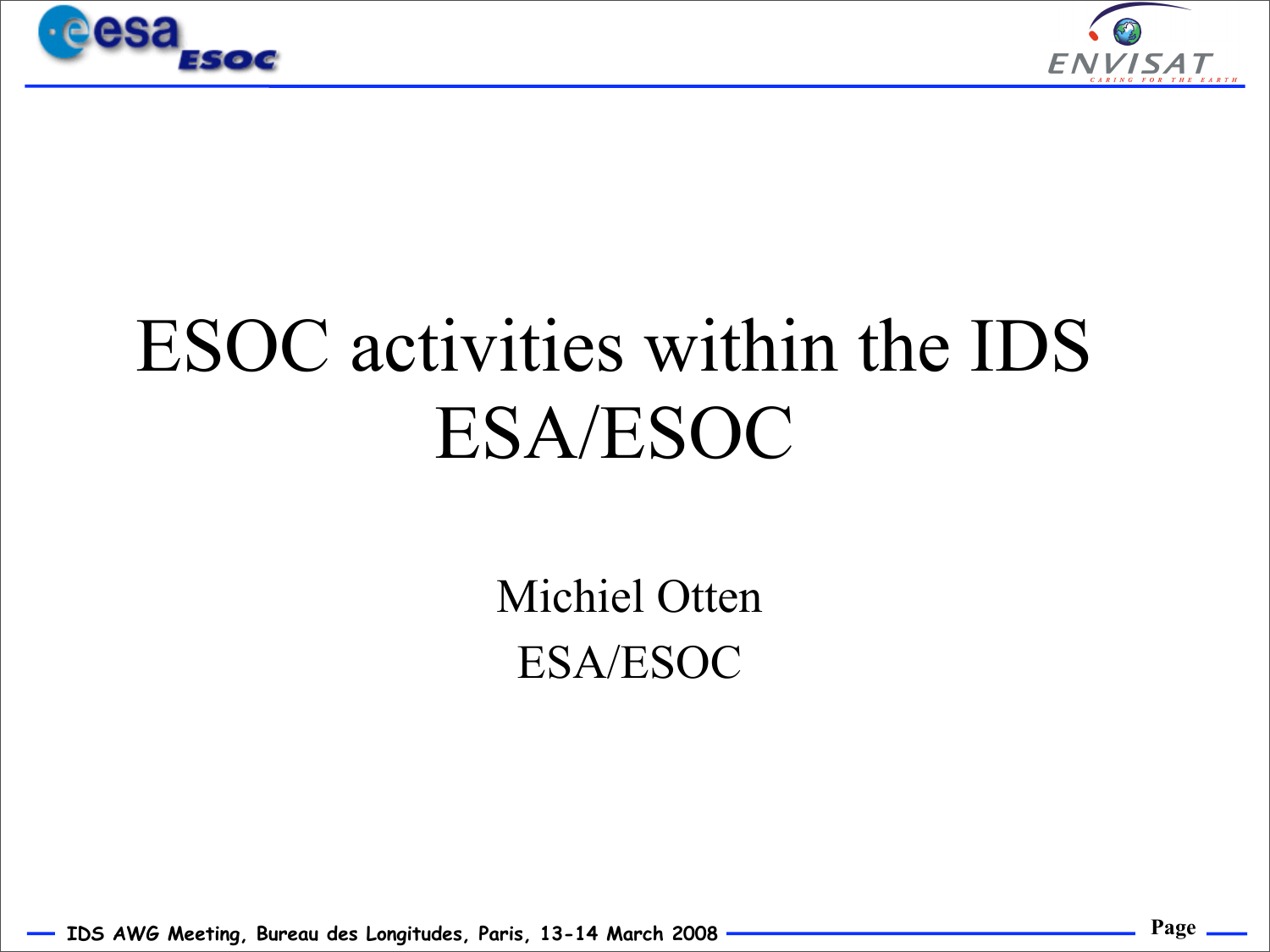



## Navigation Support Office at ESOC

- The Navigation Support Office at ESOC is an IGS analysis centre since the beginning (1992)
- Further we are an associate analysis centre for the ILRS (and IDS)
- Are responsible for the POD activities within ESOC for all ESA altimeter missions
- Contributed to several non ESA mission POD validation activities (T/P, Jason-1, Metop)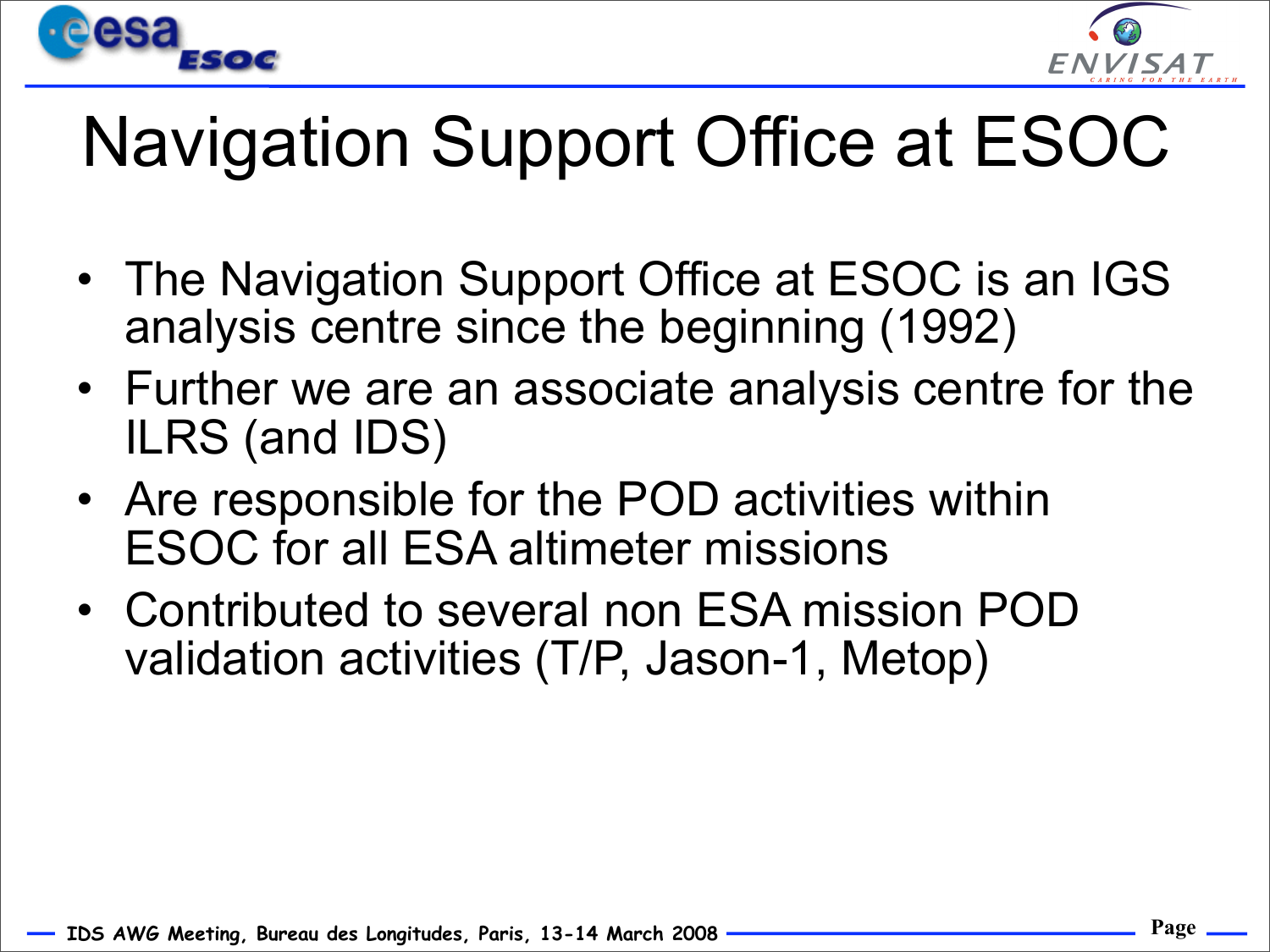



## **Software**

- Since beginning of 2008 the Navigation Support Office is using one common software package (NAPEOS) for all these activities
- NAPEOS has been in development for several years and has been used within the Navigation Support Office since 2002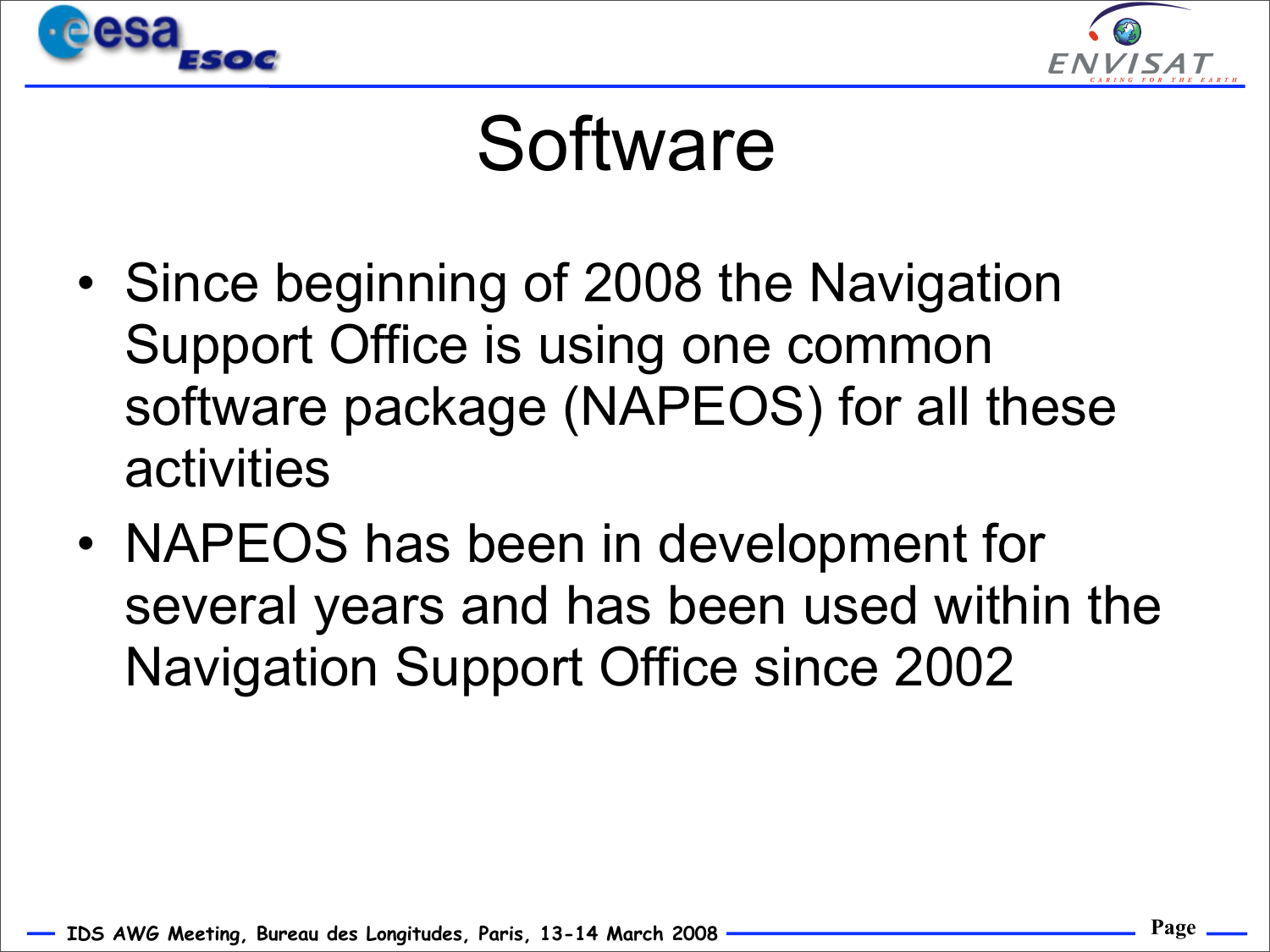



### REFERENCE SYSTEM:

- polar motion and UT1: IERS bulletin C04 with IERS 2003 daily and sub-daily corrections
- stations coordinates: ITRF-2005 reference for Doris **Stations**
- ITRF 2005 rescaled for SLR. Appended with ITRF-2000 for station not in ITRF-2005 (both DORIS & SLR)
- satellite reference: Post-Launch value of Mass + variations generated by Control Center, attitude model: Nominal Yaw Steering Law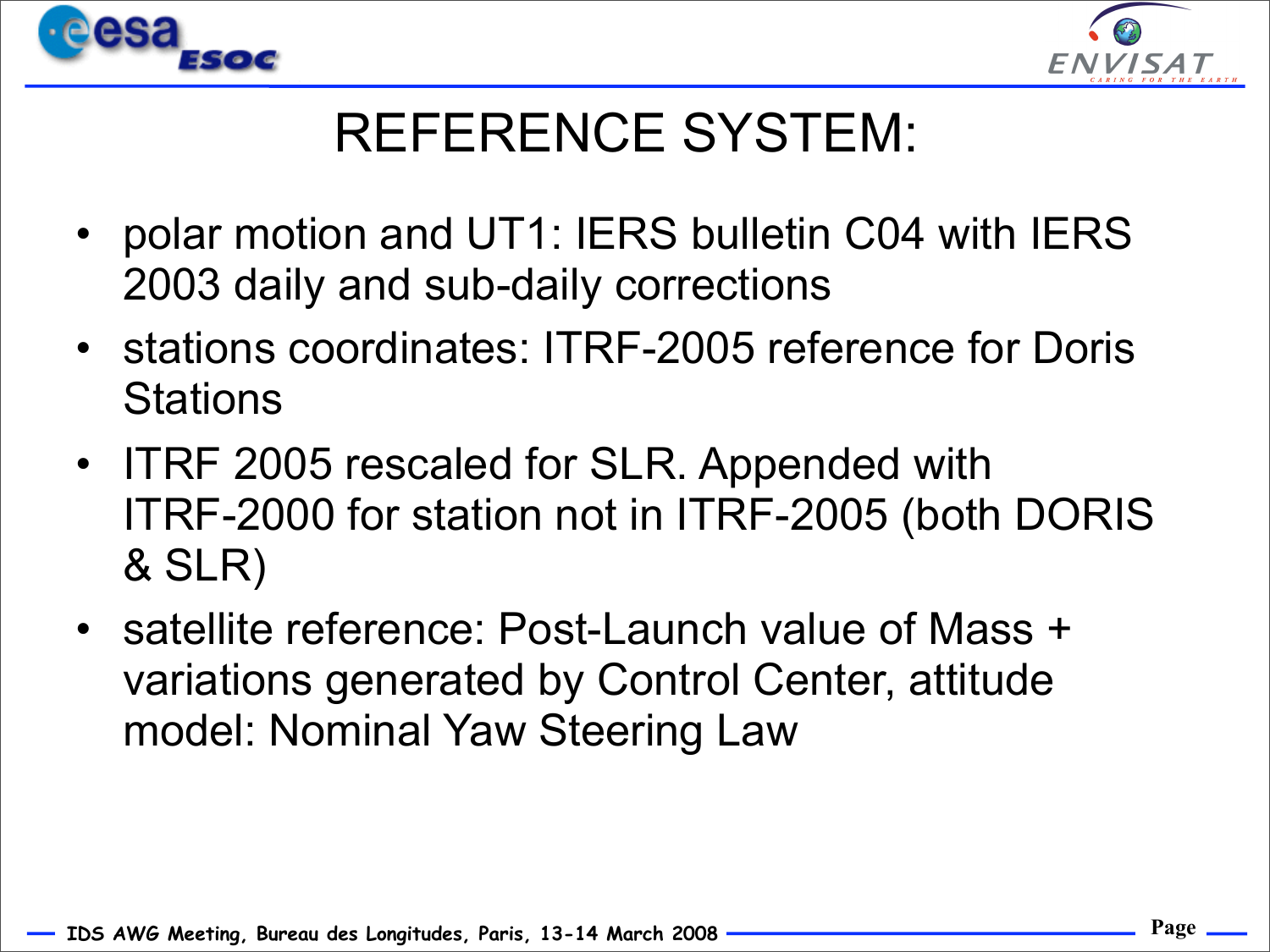



### FORCE MODELS:

- EIGEN-GL04C gravity field model (degree and order 120)
- IERS 2003 Solid Earth tides
- FES-2004, 99 major constituents to order and degree 30
- Sun, Moon, and all Planets
- ANGARA model for drag, solar, infrared and albedo radiation
- MSIS-90 model for atmospheric density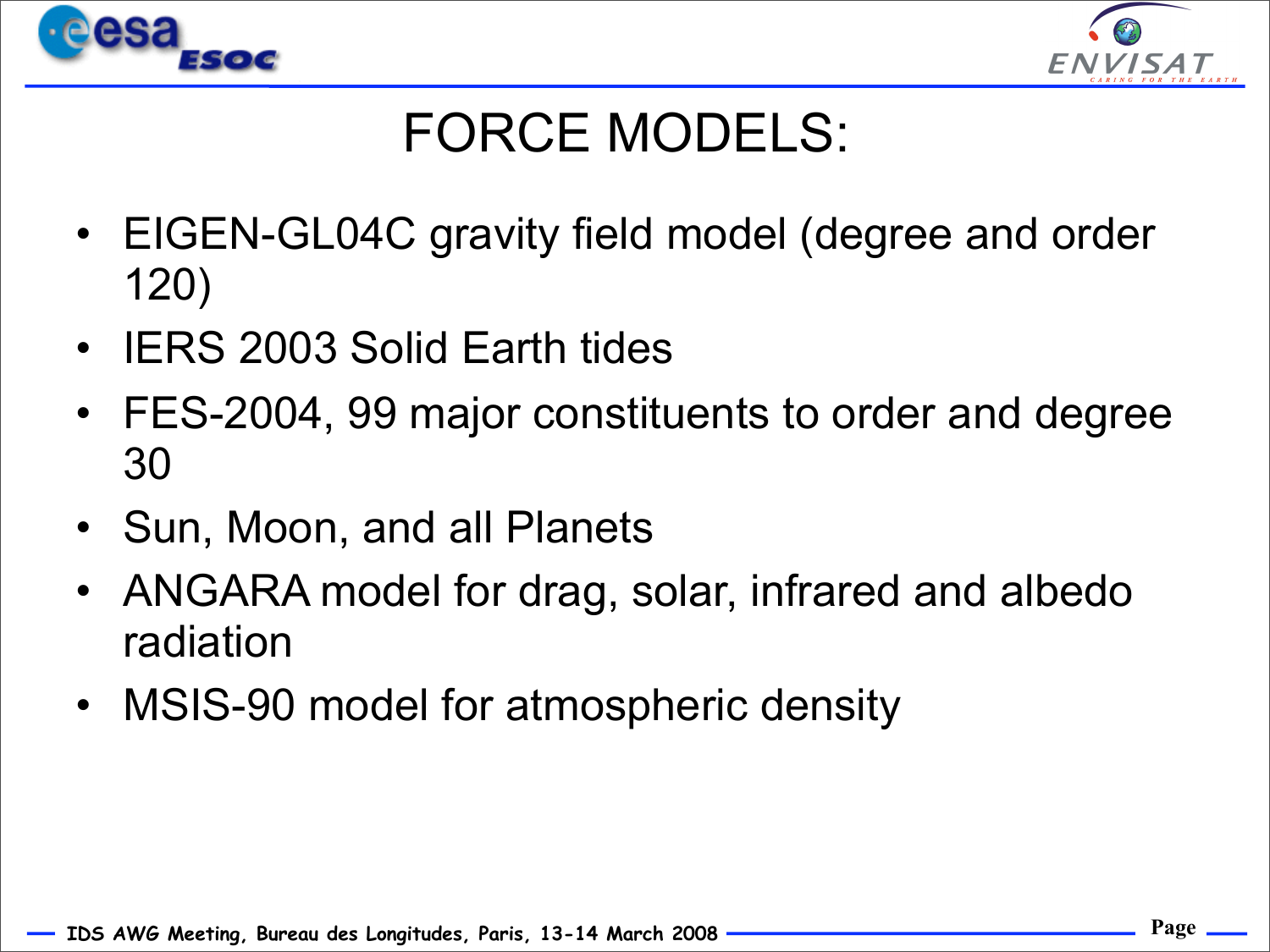



#### PARAMETERS:

- 7-Day arcs
- estimated Satellite State Vector
- Solar radiation pressure per arc (constrained)
- ten drag coefficient per day
- two 1/rev along-track and cross-track CPRs per 24 hours.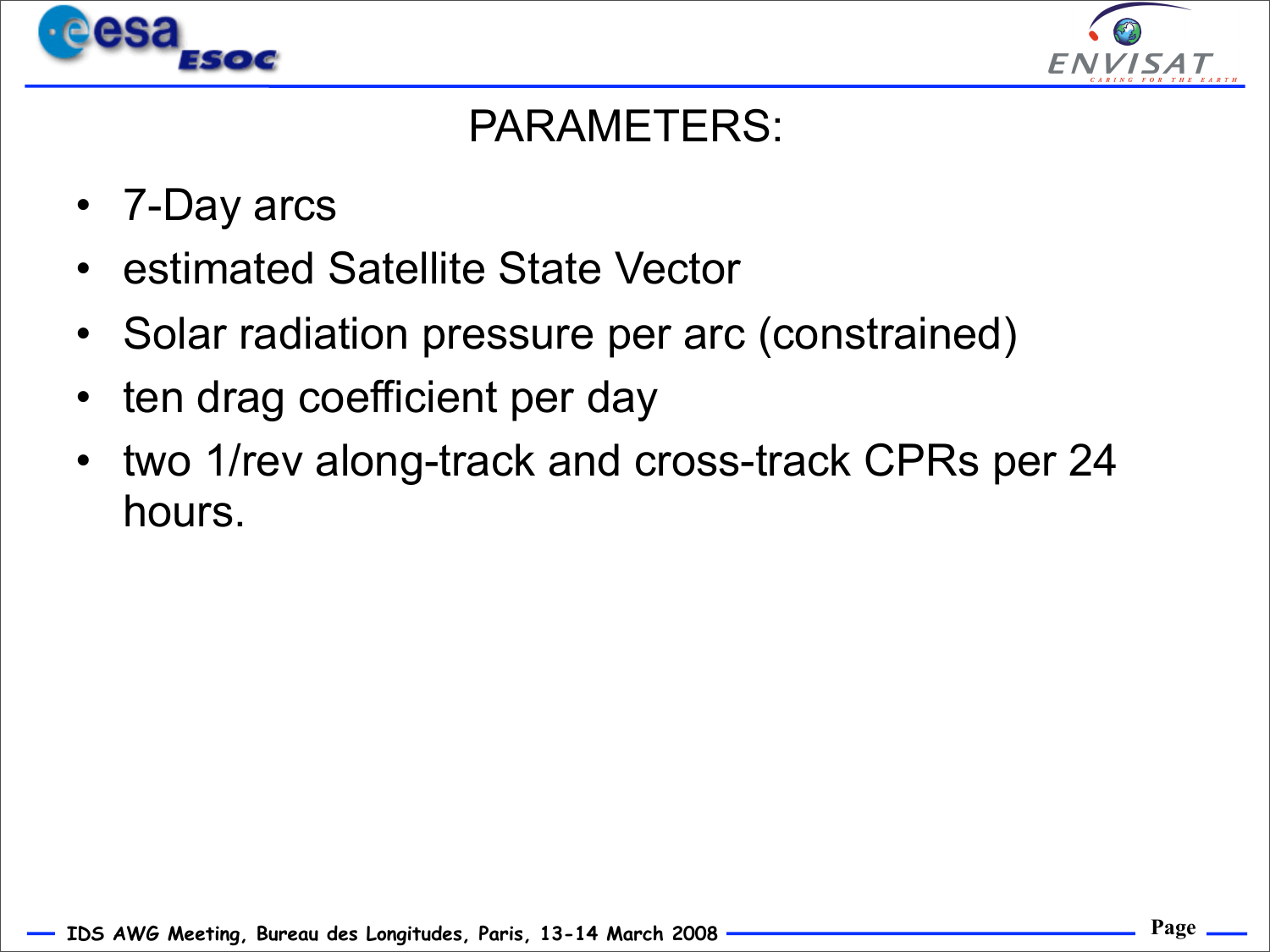



#### TRACKING DATA (CDDIS):

DORIS:

- Frequency: Bias per pass adjusted
- Weight: 0.5 mm/s

LASER:

- Troposphere correction: Mendes-Pavlis following IERS 2003 update,
- Retroreflector correction: Constant radial correction of 5.12 cm for all stations
- Weight: Globally 4 cm